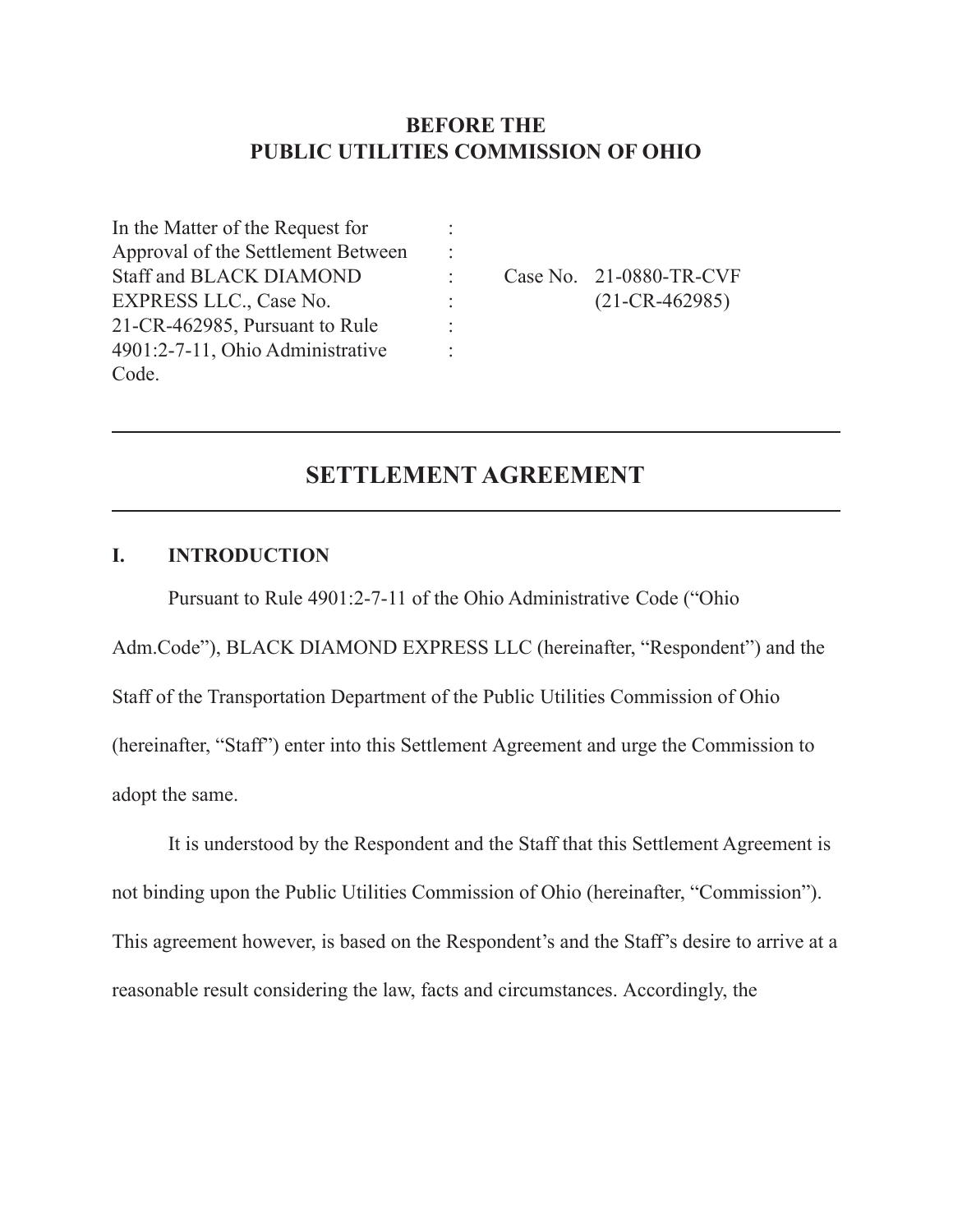Respondent and the Staff believe that the Commission should adopt this Settlement Agreement.

This Settlement Agreement is submitted on the condition that the Commission adopts the agreed upon terms. The Parties agree that if the Commission rejects all or any part of this Settlement Agreement or otherwise materially modifies its terms, either Party shall have the right, within thirty (30) business days of the Commission's order, either to file an application for rehearing or to terminate and withdraw from this agreement by filing a notice with the Commission. If an application for rehearing is filed, and if the Commission does not, on rehearing, accept the Settlement Agreement without material modification, either Party may terminate and withdraw from this Settlement Agreement by filing a notice with the Commission within ten (10) business days of the Commission's order or entry on rehearing. In such an event, a hearing shall go forward, and the Parties shall be afforded the opportunity to present evidence through witnesses, to cross-examine all witnesses, to present rebuttal testimony, and to file briefs on all issues.

#### **II. PROCEDURAL HISTORY**

**A.** On June 25, 2021, a compliance review of the Respondent's facility located at 2783 Blueflag St., Tipp City, Ohio 45371, resulted in the discovery of alleged violations of the Commission's rules. The Staff timely notified the Respondent pursuant to Ohio Adm.Code 4901:2-7-07 that it intended to assess a civil forfeiture against the Respondent for the following violations:

2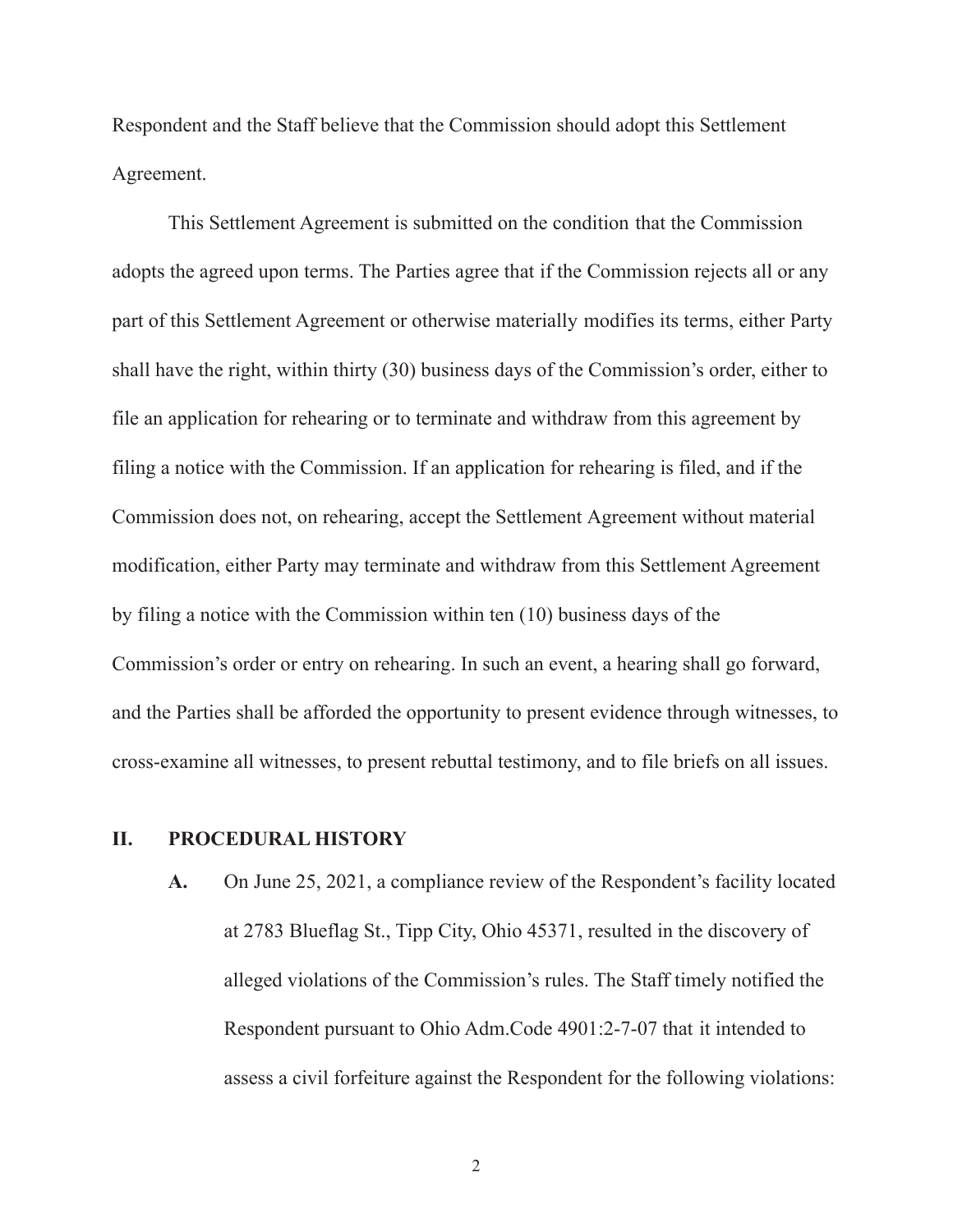- (1) Failing to conduct an annual query in violation of 49 C.F.R.  $§382.701(b)(1);$
- (2) Failing to conduct a pre-employment query in violation of 49 C.F.R.  $§382.701(a);$
- (3) Failing to register in the Clearinghouse in violation of 49 C.F.R.  $§382.711(b);$
- (4) Operating a vehicle in violation of local/state laws Unsafe Driving in violation of 49 C.F.R. §392.2;
- (5) Failing to require a driver to prepare a record of duty status in violation of 49 C.F.R 395.8(a)(1); and
- (6) False reports of records of duty status in violation of 49 C.F.R.  $§395.8(e)(1);$
- **B.** On July 10, 2021, the Staff sent a timely Notice of Apparent Violation and Intent to Assess Forfeiture ("Notice") in accordance with Ohio Adm.Code 4901:2-7-07 for 21-CR-462985. The Notice assessed the Respondent \$6,394.09 for the violations.
- **C.** The Respondent made a request for a conference with the Staff pursuant to Ohio Adm.Code 4901:2-7-10.
- D. A conference between the Respondent and the Staff was held on August 10, 2021.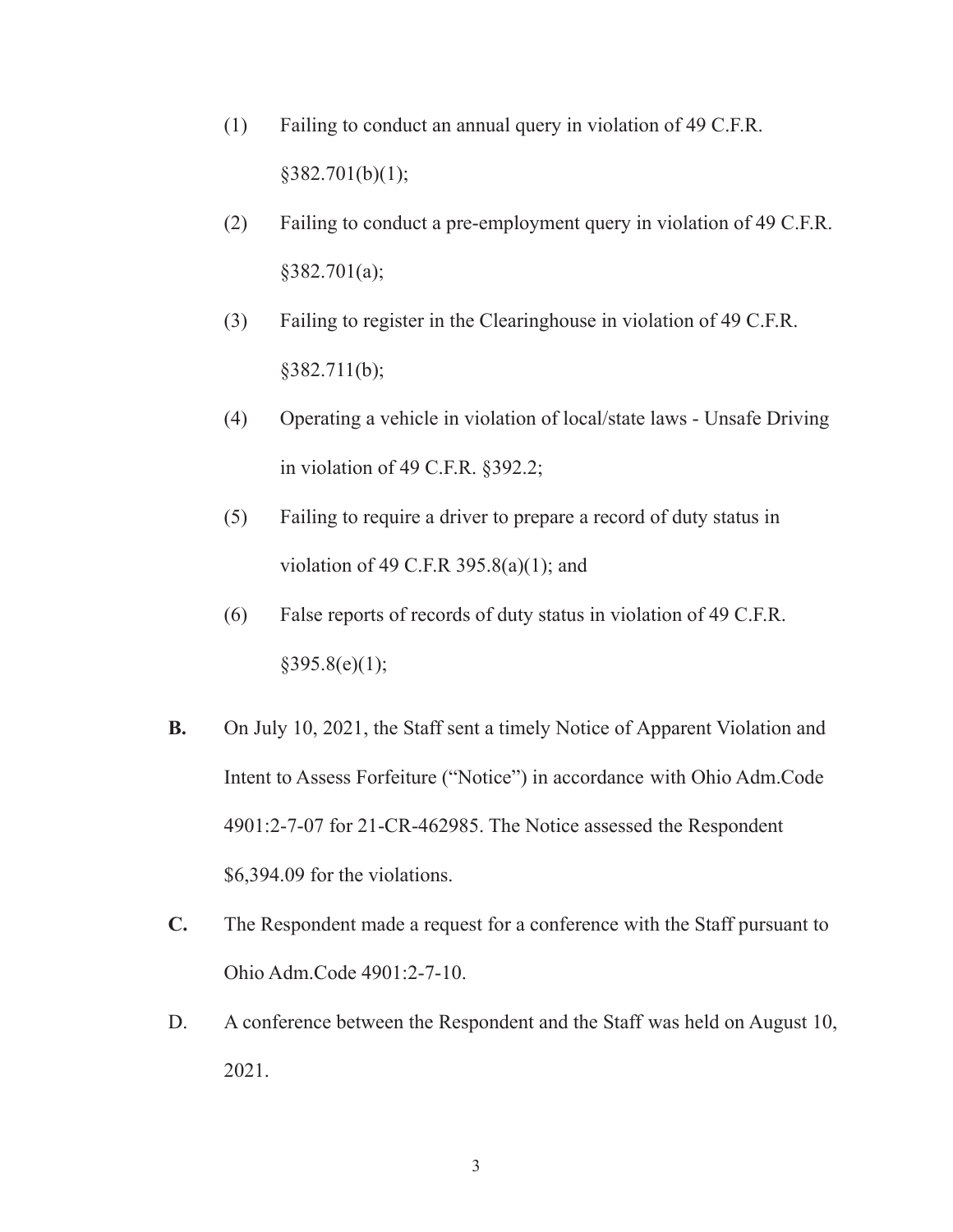**E.** The parties have negotiated this Settlement Agreement which the parties believe resolves all the issues raised in the notice of preliminary determination.

### **III. SETTLEMENT AGREEMENT**

The parties hereto agree and recommend that the Commission find as follows:

- A. The Respondent agrees to violations of 49 C.F.R. §§ 382.701(b)(1); 382.701(a); 382.711(b); 392.2; 395.8(a)(1); and 395.8(a)(1). The Respondent recognizes that these violations may be included in the Respondent's Safety-Net Record and Respondent's history of violations insofar as they may be relevant for purposes of determining future penalty actions.
- B. The Respondent has provided proof sufficient to the Staff that it has a compliance plan in place to correct the violations found in this inspection. The Staff therefore agrees to reduce the forfeiture amount from \$6,394.09 to \$5,045.86. The Respondent agrees to pay a total civil forfeiture of \$5,045.86 for the violations.
- C. The Respondent shall pay the \$5,045.86 civil forfeiture in 12 monthly payments commencing 30 days after the Commission's order approving this Settlement Agreement. The payments shall be made by certified check or money order payable to "Treasurer State of Ohio," and they shall be mailed

4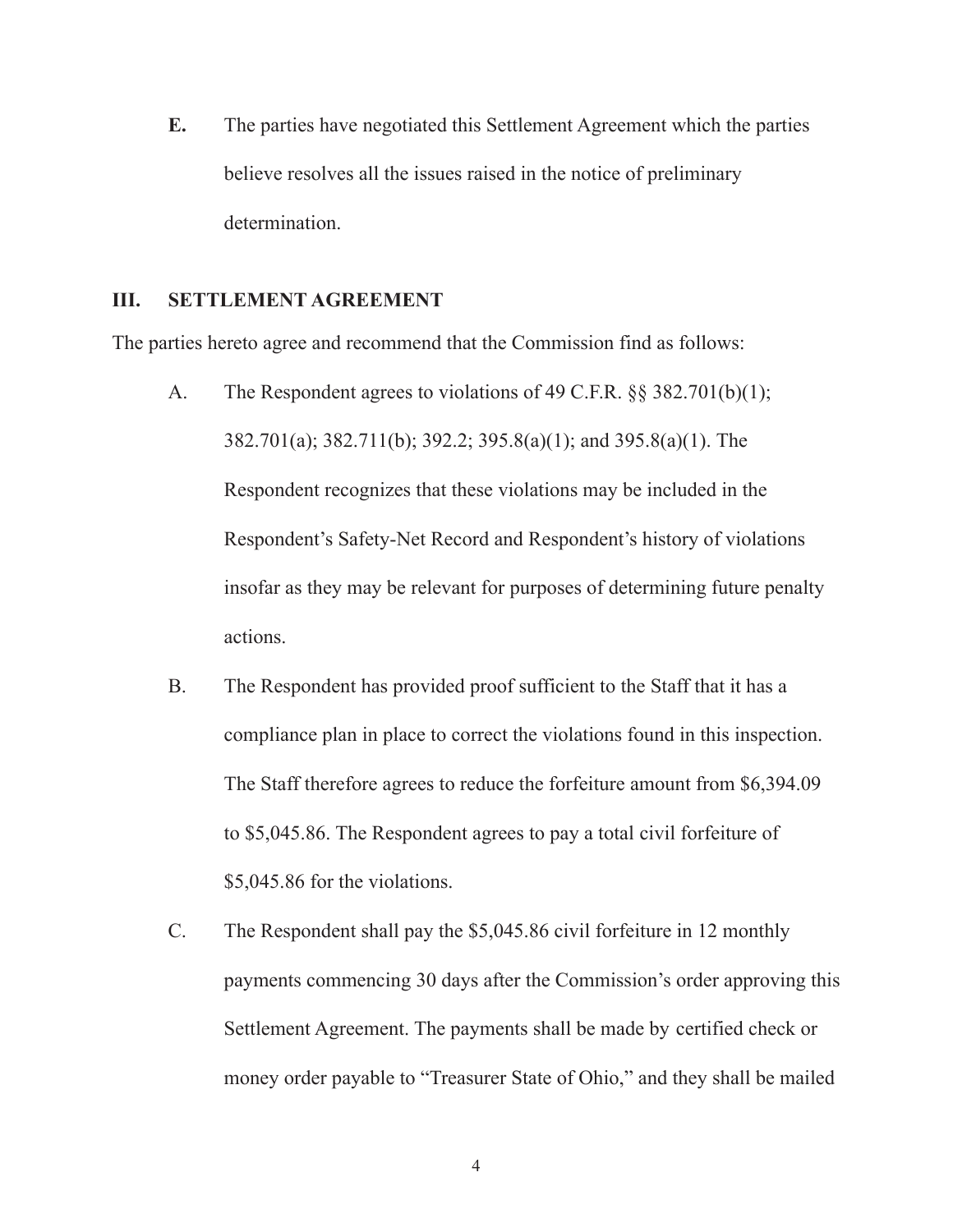to PUCO, Attn: CF Processing, 180 E. Broad St., 4th Floor, Columbus, OH 43215-3793. The case numbers (21-CR-462985 and 21-0880-TR-CVF) should appear on the face of each check.

- **D.** This Settlement Agreement shall not become effective until adopted by an Opinion and Order of the Commission. The date of the entry of the Commission order adopting this Settlement Agreement shall be considered the effective date of the Settlement agreement.
- **E.** This Settlement Agreement is made in settlement of all factual or legal issues in this case. It is not intended to have any effect whatsoever in any other case or proceeding, except as described in Paragraph A.

#### **IV. CONCLUSION**

The Signatory parties agree that this Settlement Agreement is in the best interest of all parties, and urge the Commission to adopt the same. The undersigned respectfully request that the Commission issue an entry in accordance with the terms set forth in this Settlement Agreement.

The parties have manifested their consent to the Settlement Agreement by affixing their signatures below.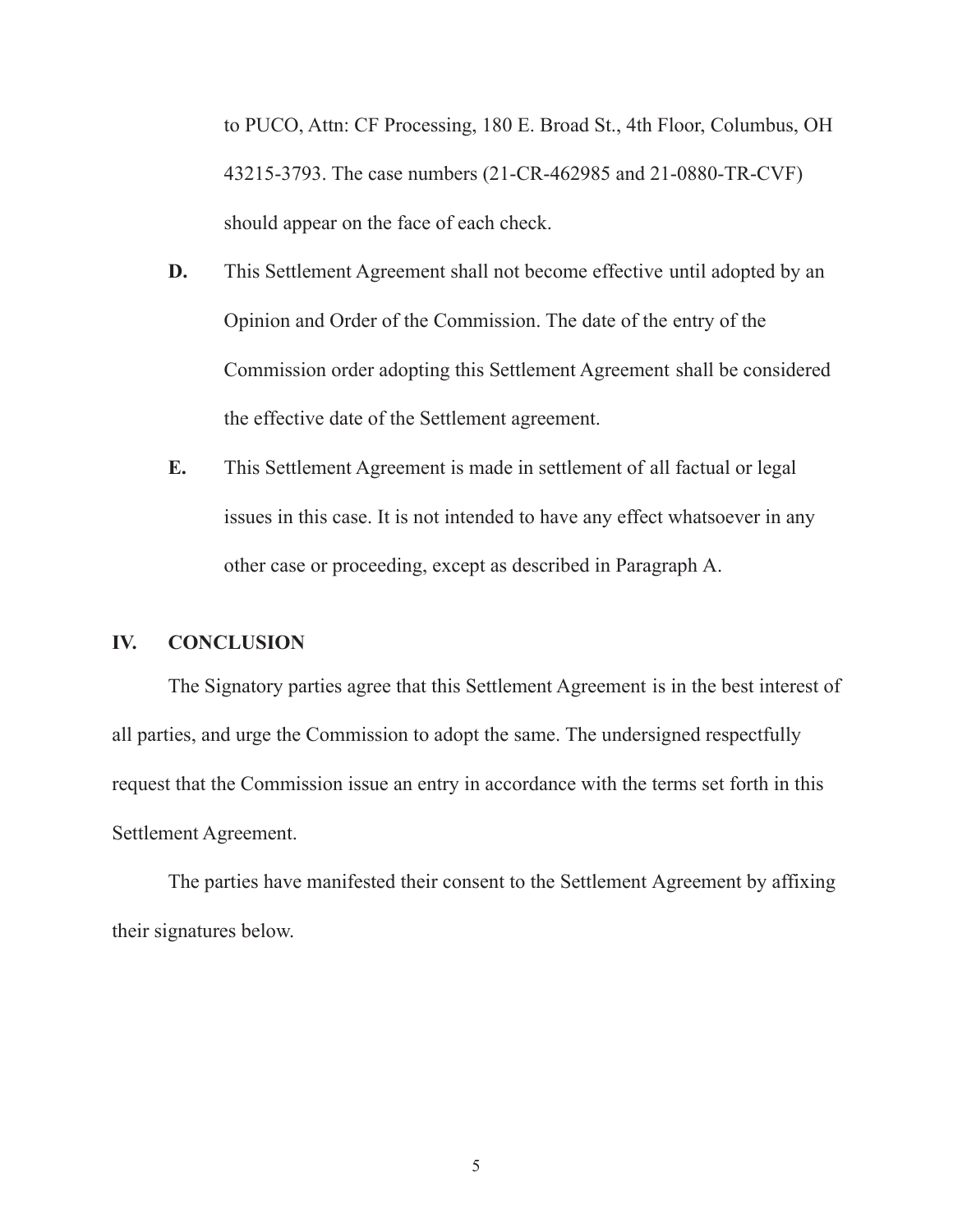On behalf of BLACK DIAMOND EXPRESS LLC

/s/

**Mirza P. Geydarov** Owner BLACK DIAMOND EXPRESS LLC 2783 Blueflag St. Tipp City, Ohio 45371

Date: 08/31/2021

On Behalf of the Staff of the Public Utilities Commission of Ohio

/s/ *Steven L. Beeler*

**Steven L. Beeler** Assistant Attorney General Public Utilities Section 30 East Broad Street, 26th Floor Columbus, Ohio 43215

Date: 08/31/21